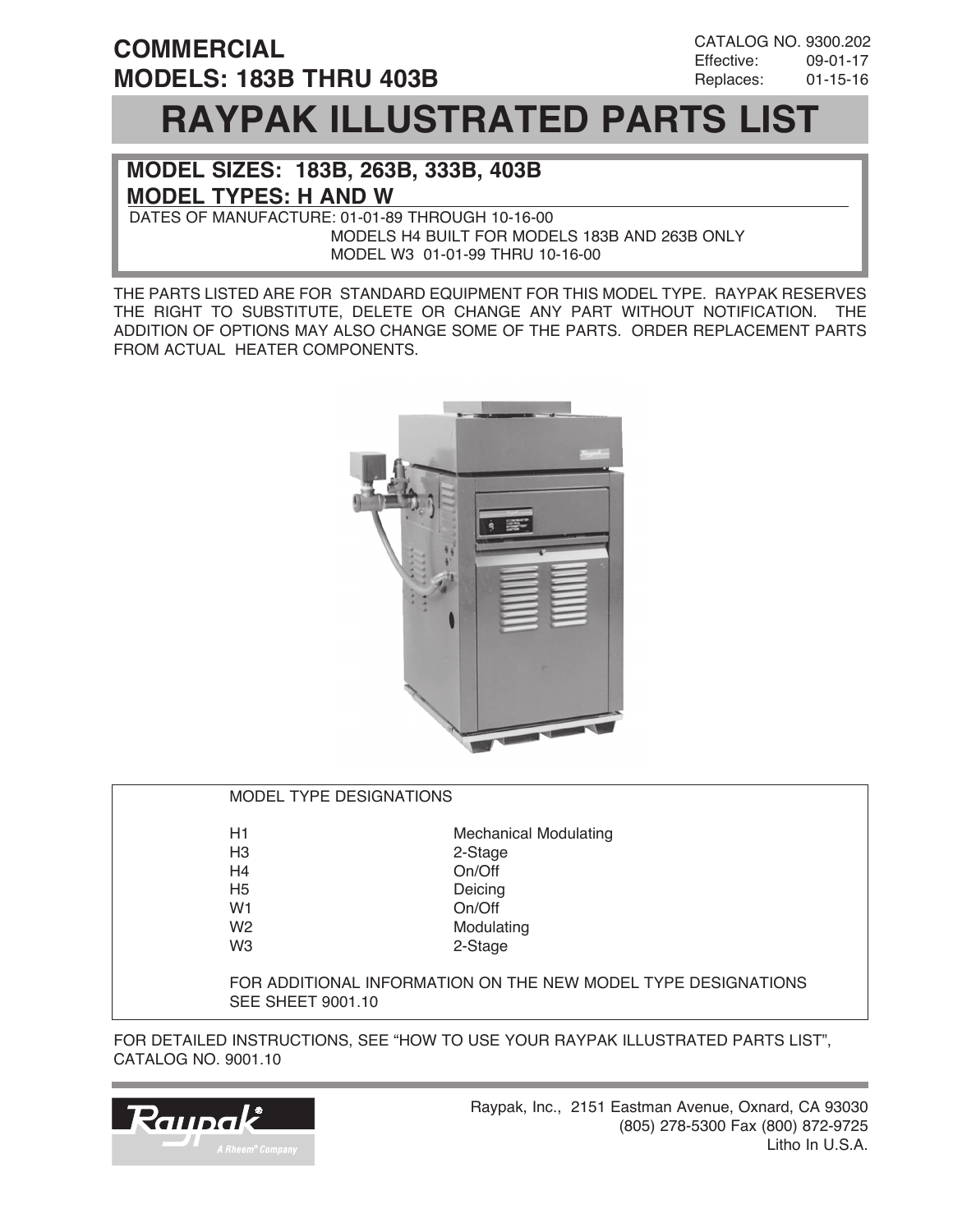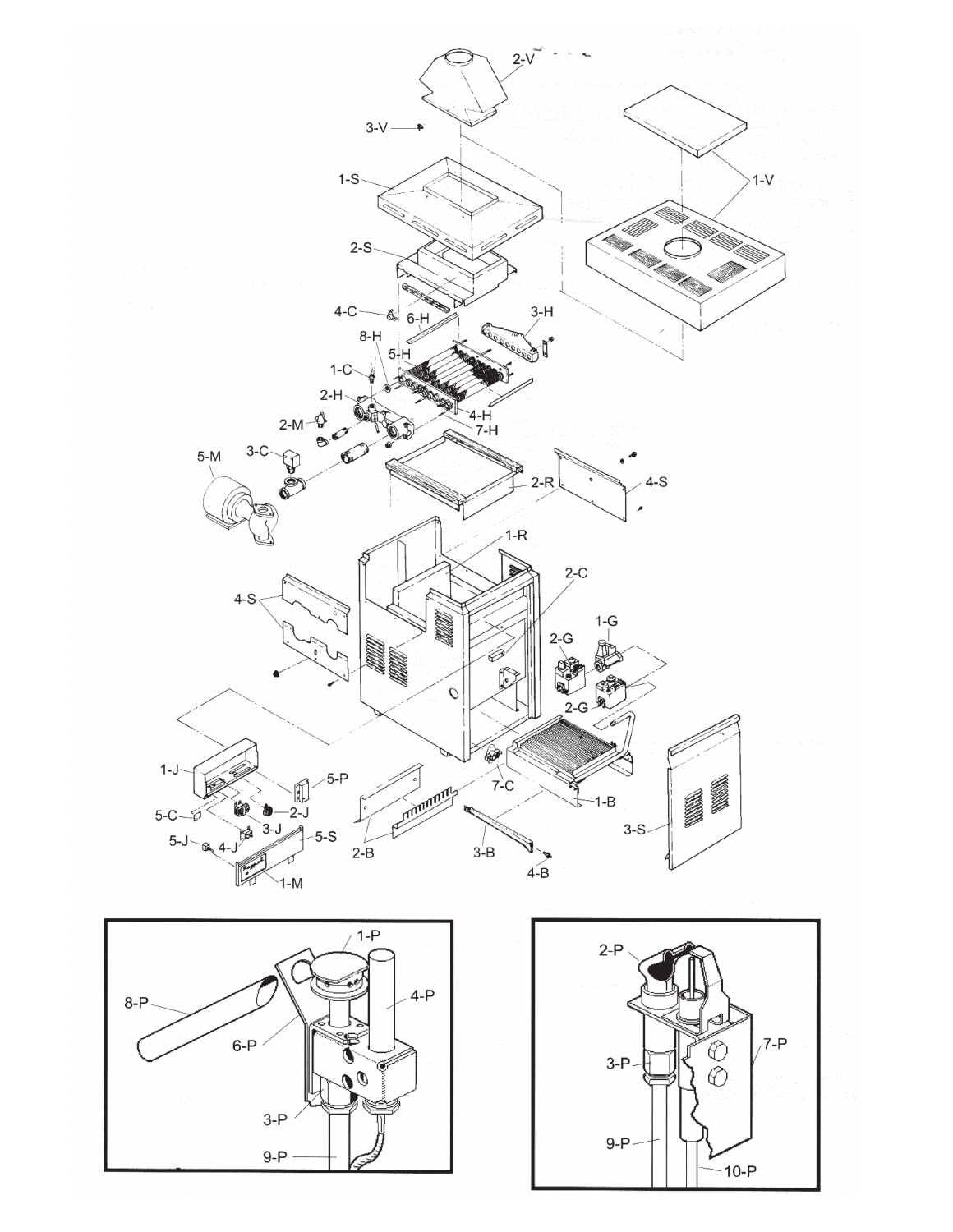| <b>CALL</b>               |                                                  |            |            |                                 |            |
|---------------------------|--------------------------------------------------|------------|------------|---------------------------------|------------|
| OUT                       | <b>DESCRIPTION</b>                               | 183B       | 263B       | 333B                            | 403B       |
| $\overline{B}$            | <b>BURNER TRAY****</b>                           |            |            |                                 |            |
| $1 - B$                   | Burner Tray w/Burners H3,H4,W1,W3 (Sea Level)*   | 004386F    | 004387F    | 004388F                         | 004389F    |
|                           | Burner Tray w/Burner H1, H5, W2 (Sea Level)*     | 004432F**  | 004387F    | 004388F                         | 004389F    |
|                           | Burner Tray w/o Burners H3,H4,W1,W3 (Sea Level)* | 004390F    | 004391F    | 004392F                         | 004393F    |
|                           | Burner Tray w/o Burners H1, H5, W2 (Sea Level)*  | 004433F*** | 004391F    | 004392F                         | 004393F    |
| $2-B$                     | Burner Spacer/Hold Down Bracket Kit              | 004394F    | 004395F    | 004396F                         | 004397F    |
| $3-B$                     | Burner                                           | 301210/12  | 301210/17  | 301210/21                       | 301210/26  |
| $4 - B$                   | Burner Orifice Nat. #50 (Sea Level)*             | 350079F/12 | 350079F/17 | 350079F/21                      | 350079F/26 |
|                           | Burner Orifice Pro. #57 (Sea Level)*             | 350083F/12 | 350083F/17 | 350083F/21                      | 350083F/26 |
| $\overline{\mathfrak{c}}$ | <b>CONTROLS</b>                                  |            |            |                                 |            |
| $1-C$                     | Auto Hi Limit Fixed                              | 008554F    | 008554F    | 008554F                         | 008554F    |
| $2-C$                     | Manual Hi Limit (All Models)                     | 007144F    | 007144F    | 007144F                         | 007144F    |
|                           | Auto Reset Dualstat                              | 004092F    | 004092F    | 004092F                         | 004092F    |
|                           | Adj/Auto Hi Limit (H4)                           | 007141F    | 007141F    | 007141F                         | 007141F    |
|                           | Controller 2 Stage (H3)                          | 600887     | 600887     | 600887                          | 600887     |
|                           | Controller 2 Stage (W3)                          | 006760F    | 006760F    | 006760F                         | 006760F    |
|                           | Controller 4 Stage (W3)                          | 006759F    | 006759F    | 006759F                         | 006759F    |
| $3-C$                     | Flow Switch                                      | 007142F    | 007142F    | 007142F                         | 007142F    |
| $4-C$                     | <b>Thermostat TTD Stack Sensor</b>               | 003609F    | 003609F    | 003609F                         | 003609F    |
| $5-C$                     | Economaster II Control                           | 004675F    | 004675F    | 004675F                         | 004675F    |
| $6-C$                     | <b>Flow Switch Paddle</b>                        |            |            |                                 |            |
|                           | <b>McDonnell Miller</b>                          | 004079F    | 004079F    | 004079F                         | 004079F    |
|                           | Taco                                             | 010026F    | 010026F    | 010026F                         | 010026F    |
| $7-C$                     | Flame Roll-Out Sensor                            | 006035F    | 006035F    |                                 |            |
| $8-C$                     | Low Water Cut Off (Not Shown)                    | 006202F    | 006202F    | 006202F                         | 006202F    |
| G                         | <b>GAS VALVES</b>                                |            |            | SEE GAS VALVE REPLACEMENT CHART |            |
| $\overline{H}$            | <b>HEAT EXCHANGER</b>                            |            |            |                                 |            |
| $1-H$                     | Heat Exchanger Assy Cast Iron                    | 002032F    | 002033F    | 002034F                         | 002035F    |
|                           | Heat Exchanger Assy Brass                        | 002036F    | 002037F    | 002038F                         | 002039F    |
| $2-H$                     | Inlet/Outlet Header Cast Iron                    | 002040F    | 002040F    | 002040F                         | 002040F    |
|                           | Inlet/Outlet Header Brass                        | 002041F    | 002041F    | 002041F                         | 002041F    |
| $3-H$                     | Return Header Cast Iron                          | 002042F    | 002042F    | 002042F                         | 002042F    |
|                           | <b>Return Header Brass</b>                       | 002043F    | 002043F    | 002043F                         | 002043F    |
| 4-H                       | <b>Tube Bundle</b>                               | 002044F    | 002045F    | 002046F                         | 002047F    |
| $5-H$                     | Heat Exchange Tube                               | 002048F    | 002049F    | 002050F                         | 002051F    |
| $6-H$                     | Baffle Kit                                       | 001299F    | 001300F    | 001301F                         | 001302F    |
| $7-H$                     | Carriage Bolt Kit-(units before 03-2001)         | N/A        | N/A        | N/A                             | N/A        |
|                           | Stud Bolt Kit (units after 03-2001)              | 007870F    | 007870F    | 007870F                         | 007870F    |
| $8-H$                     | <b>Header Gasket</b>                             | 800203B    | 800203B    | 800203B                         | 800203B    |
| $9-H$                     | Sensor Well                                      | 007211F    | 007211F    | 007211F                         | 007211F    |
| $10-H$                    | Well Retaining Clip                              | 300203     | 300203     | 300203                          | 300203     |
| J                         | <b>J BOX/CONTROL BOX</b>                         |            |            |                                 |            |
| $1-J$                     | Control Box STD                                  | 002052F    | 002052F    | 002052F                         | 002052F    |
|                           | Control Box STD (H3)                             | 002053F    | 002053F    | 002053F                         | 002053F    |
|                           | Control Box IID Nat.                             | 002055F    | 002055F    | 002055F                         | 002055F    |
|                           | Control Box IID Pro., Lock.                      | 002058F    | 002058F    | 002058F                         | 002058F    |
|                           | Control Box IID/Lock (W3)                        | 006652F    | 006652F    | 006652F                         | 006652F    |
|                           | J Box C2 Nat. (Not Shown)                        | N/A        | N/A        | N/A                             | N/A        |
| $2-J$                     | Transformer 50VA                                 | 006533F    | 006533F    | 006533F                         | 006533F    |
|                           | Generator Spark C2                               | 007361F    | 007361F    | 007361F                         | 007361F    |
| $3-J$                     | Relay DPST 24V                                   | 007376F    | 007376F    | 007376F                         | 007376F    |
| $4-J$                     | Relay DPST                                       | 008090F    | 008090F    | 008090F                         | 008090F    |
|                           | Relay SPDT C2 (Not Shown)                        | 650117     | 650117     | 650117                          | 650117     |
| $5-J$                     | <b>Togale Switch</b>                             | 008079F    | 008079F    | 008079F                         | 008079F    |

\*For Altitudes above 2,000 feet above sea level, consult factory or service outlet.

\*\*For use with boilers built with Honeywell gas mod. valve. Use 004386F for boilers built with Robertshaw gas mod valve.

\*\*\*For use with boilers built with Honeywell gas mod valve. Use 004390F for boilers built with Robertshaw gas mod valve.

\*\*\*\*Replacement burner trays are built for sea level, natural gas applications unless otherwise specified at the time the order is placed.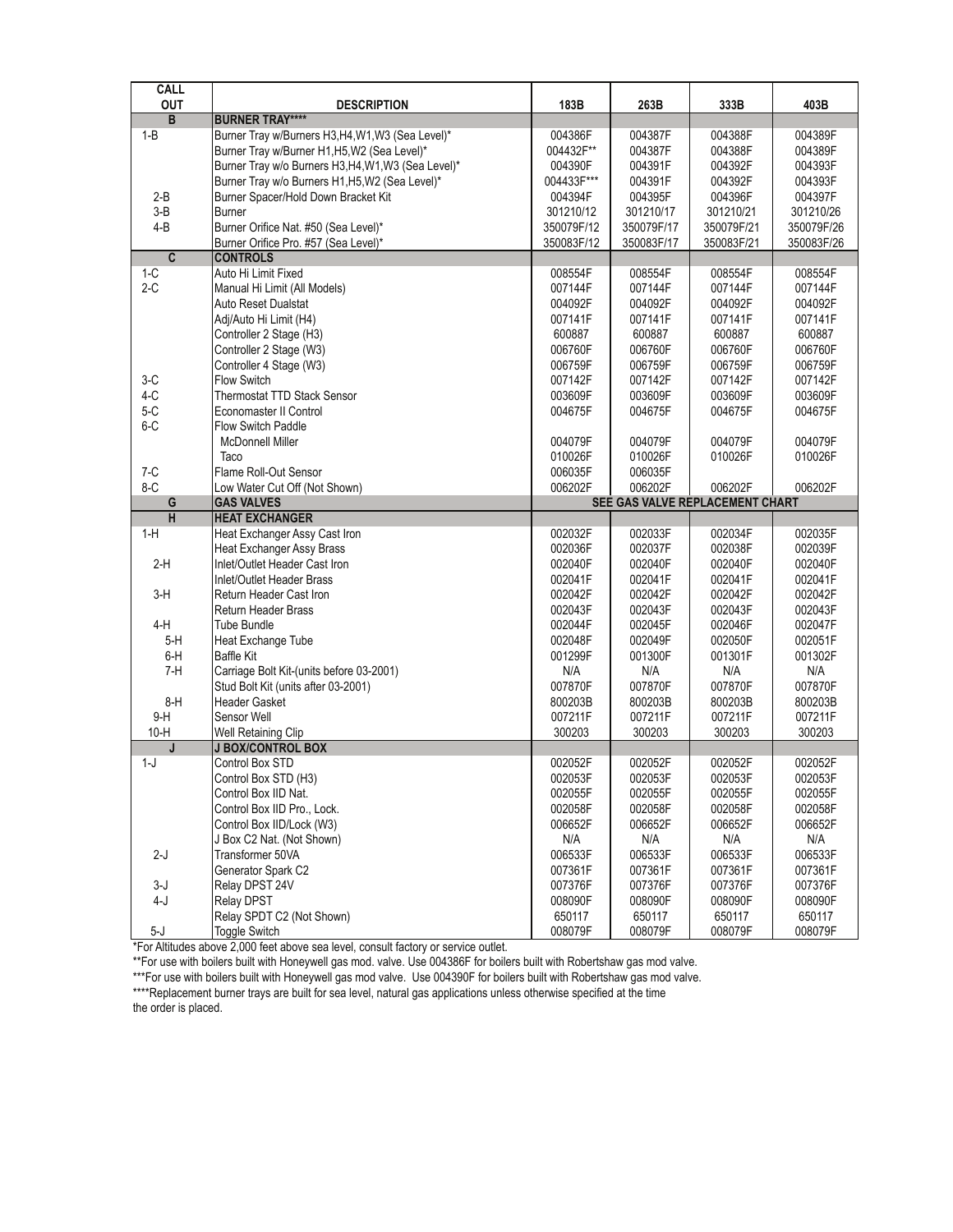| CALL                             |                                                               |                    |         |         |         |
|----------------------------------|---------------------------------------------------------------|--------------------|---------|---------|---------|
| OUT                              | <b>DESCRIPTION</b>                                            | 183B               | 263B    | 333B    | 403B    |
| $\overline{M}$                   | <b>MISCELLANEOUS</b>                                          |                    |         |         |         |
| $1-M$                            | Switch Plate Std.                                             | 900842             | 900842  | 900842  | 900842  |
|                                  | Switch Plate IID                                              | 900844             | 900844  | 900844  | 900844  |
| $2-M$                            | PRV 30 PSI (H5)                                               | 007217F            | 007217F | 007217F | 007217F |
|                                  | PRV 45 PSI (H1, H3, H4)                                       | 007220F            | 007220F | 007220F | 007220F |
|                                  | PRV 125 PSI (W1, W2, W3)                                      | 008091F            | 007224F | 007224F | 007224F |
| $3-M$                            | Deliming Kit                                                  | 052871F            | 052871F | 052871F | 052871F |
| $4-M$                            | T & P Gauge 0-90 PSI                                          | 007205F            | 007205F | 007205F | 007205F |
|                                  | T & P Gauge 0-200 PSI                                         | 007399F            | 007399F | 007399F | 007399F |
| $5-M$                            | Pump CIBF                                                     | 013426F            | 013426F | 013426F | 013426F |
|                                  | Pump Brass                                                    | 012912F            | 012912F | 012912F | 012912F |
| P                                | <b>PILOT</b>                                                  |                    |         |         |         |
| $1-P$                            | Pilot Nat. Standing                                           | 002001F            | 002001F | 002001F | 002001F |
|                                  | Pilot Pro. Standing                                           | 002002F            | 002002F | 002002F | 002002F |
| $2-P$                            | Pilot Nat. IID                                                | 002003F            | 002003F | 002003F | 002003F |
|                                  | Pilot Pro. IID                                                | 002003F            | 002003F | 002003F | 002003F |
|                                  | Pilot C2 Nat.                                                 | 002065F            | 002065F | 002065F | 002065F |
| $3-P$                            | Pilot Orifice Nat. Standing                                   | 600002             | 600002  | 600002  | 600002  |
|                                  | Pilot Orifice Pro. Standing                                   | 600422             | 600422  | 600422  | 600422  |
|                                  | Pilot Orifice Nat. IID                                        | 600811             | 600811  | 600811  | 600811  |
|                                  | Pilot Orifice Pro. IID                                        | 601218             | 601218  | 601218  | 601218  |
|                                  | Pilot Orifice Nat. C2                                         | 600552             | 600552  | 600552  | 600552  |
| $4-P$                            | Thermocouple (Standing Pilot)                                 | 600003             | 600003  | 600003  | 600003  |
| $5-P$                            | Ignition Control IID                                          | 004817B            | 004817B | 004817B | 004817B |
|                                  | Ignition Control Lock. IID                                    | 004818B            | 004818B | 004818B | 004818B |
|                                  | Ignition Control IID/Damper                                   | 005017F            | 005017F |         |         |
|                                  | Ignition Control Lock/Damper                                  | 004935F            | 004935F |         |         |
|                                  | Ignition Control C2 (Not Shown)                               | 007359F            | 007359F | 007359F | 007359F |
|                                  | Ignition Control C2 (Complete)                                | 008702F            | 008702F | 008702F | 008702F |
| $6-P$                            | Pilot Mounting Bracket Std.                                   | 306693             | 306693  | 306693  | 306693  |
| $7 - P$                          | Pilot Mounting Bracket IID                                    | 306692             | 306692  | 306692  | 306692  |
|                                  |                                                               | 306742             | 306742  | 306742  | 306742  |
| $8-P$                            | Pilot Mounting Bracket C2                                     | 062996             | 062996  | 062996  | 062996  |
| $9 - P$                          | Lighter Tube (Standing Pilot)<br>Pilot Tube                   |                    |         |         |         |
| $10-P$                           |                                                               | 400607             | 400607  | 400607  | 400607  |
|                                  | Hi Tension Wire                                               | 002654B            | 002654B | 002654B | 002654B |
|                                  | Hi Tension Wire w/Pilot Electrode                             | N/A                | N/A     | N/A     | N/A     |
| 11-P                             | Amplifier Flame Rectification C2 (Not Shown)                  | 008092F            | 008092F | 008092F | 008092F |
| 12-P<br>$\overline{R}$           | Base Ignition Control C2<br><b>REFRACTORY</b>                 | 008701F            | 008701F | 008701F | 008701F |
|                                  |                                                               |                    |         |         |         |
| $1-R$                            | Refractory Kit                                                | 004428F<br>001304F | 004429F | 004430F | 004431F |
| $2-R$<br>$\overline{\mathbf{s}}$ | Refractory Retainer Kit<br><b>SHEET METAL</b>                 |                    | 001305F | 001306F | 001307F |
| $1-S$                            | Jacket Top                                                    | N/A                | N/A     | N/A     | N/A     |
| $2-S$                            | Flue Collector                                                | N/A                | N/A     | N/A     | N/A     |
|                                  |                                                               |                    |         |         |         |
| $3-S$<br>$4-S$                   | Door Assy.                                                    | N/A                | N/A     | N/A     | N/A     |
|                                  | Access Panel Group                                            | 004402F            | 004402F | 004402F | 004402F |
| $5-S$                            | Control Panel Std.                                            | 004420F            | 004421F | 004422F | 004423F |
|                                  | Control Panel IID                                             | 004424F            | 004425F | 004426F | 004427F |
| $6-S$                            | J Box Sheet Metal C2 (Not Shown)                              | 002237F            | 002237F | 002237F | 002237F |
| $7-S$                            | Combustible Floor Shield (Not Shown)                          | 001286             | 001287  | 001288  | 001289  |
| $8-S$<br>$\overline{\mathsf{v}}$ | Low Water Cut Off Control Cover (Not Shown)<br><b>VENTING</b> | 016629F            | 016629F | 016629F | 016629F |
|                                  | Stackless Top Kit (Outdoor)                                   |                    |         |         |         |
| $1-V$                            |                                                               | N/A                | N/A     | N/A     | N/A     |
| $2-V$                            | Draft Hood Kit (Indoor) w/o Flue Sensor                       | 003724             | 003725  | 003726  | 003727  |
|                                  | Drafthood Kit (Indoor) w/Flue Sensor                          | 004680             | 004681  |         |         |
| $3-V$                            | Flue Gas Spillage Sensor                                      | 006021F            | 006021F |         |         |
| $4-V$                            | Vent Damper (Not Shown)                                       | 004712             | 004936  |         |         |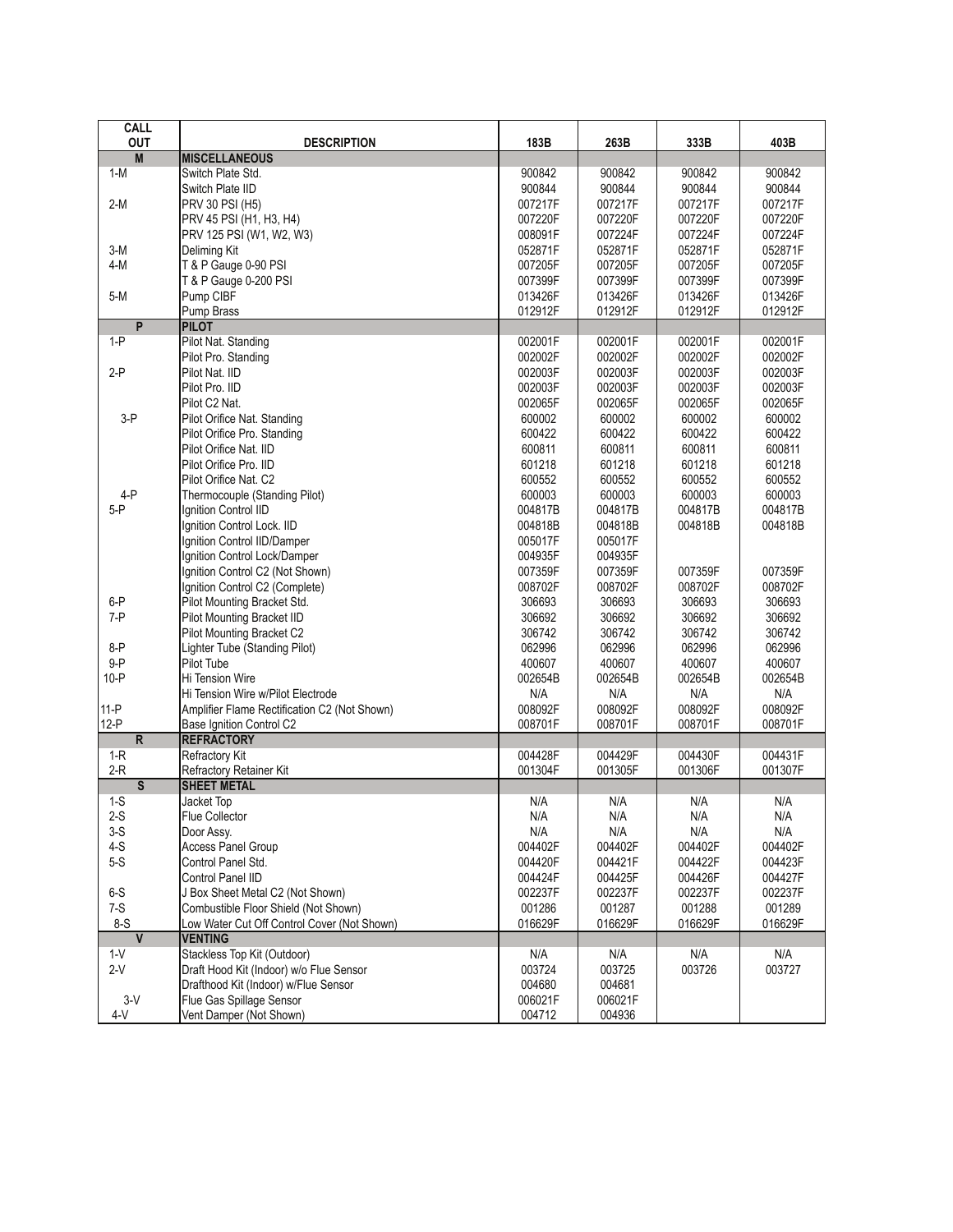| <b>GAS VALVES</b> |                                     | <b>PART</b>        | H1             |           |   |      | <b>H3. W3</b> |   |                |      | H <sub>5</sub> |             |      |                |
|-------------------|-------------------------------------|--------------------|----------------|-----------|---|------|---------------|---|----------------|------|----------------|-------------|------|----------------|
|                   |                                     | <b>NUMBER</b>      | 183B           | 263B 333B |   | 403B | 183B 263B     |   | 333B           | 403B | 183B           | 263B        | 333B | 403B           |
| $1-G$             | <b>MODULATING GAS VALVES</b>        |                    |                |           |   |      |               |   |                |      |                |             |      |                |
|                   | Valve - 1/2" 120 - 240 HW           | N/A                |                |           |   |      |               |   |                |      |                |             |      |                |
|                   | Valve - 3/4" 120 - 240 HW           | N/A                |                | 1         |   |      |               |   |                |      |                |             |      |                |
|                   | Valve - 1"<br>120 - 240 HW          | N/A                |                |           |   | 1    |               |   |                |      |                |             |      |                |
|                   | Valve - 1"<br>140 Max HW            | N/A                |                |           |   |      |               |   |                |      |                |             |      |                |
|                   | Valve - 1/2" 140 Max HW             | N/A                |                |           |   |      |               |   |                |      | 1              |             |      |                |
|                   | Valve - 3/4" 140 Max HW             | N/A                |                |           |   |      |               |   |                |      |                |             |      |                |
|                   | Valve 3/4 110-170 IID N RS          | 006504F            |                |           |   |      |               |   |                |      | 1              | 1           | 1    |                |
|                   | Valve 3/4 110-170 IID P RS          | 006506F            |                |           |   |      |               |   |                |      | 1              | 1           | 1    |                |
|                   | Valve 3/4 150-210 IID N RS          | 006505F            | $\mathbf{1}$   | 1         | 1 |      |               |   |                |      |                |             |      |                |
|                   | Valve 3/4 150-210 IID P RS          | 006507F            | 1              | 1         | 1 |      |               |   |                |      |                |             |      |                |
|                   | Valve 1" 110-170 IID N RS           | 006508F            |                |           |   |      |               |   |                |      |                |             |      |                |
|                   | Valve 1" 110-170 IID P RS           | 006510F            |                |           |   |      |               |   |                |      |                |             |      | $\overline{1}$ |
|                   | Valve 1" 150-210 IID N RS           | 006509F            |                |           |   | 1    |               |   |                |      |                |             |      |                |
|                   | Valve 1" 150-210 IID P RS           | 006511F            |                |           |   | 1    |               |   |                |      |                |             |      |                |
|                   | Solenoid Coil RS                    | 013645F            | 1              | 1         |   | 1    |               |   |                |      |                |             |      |                |
|                   | Pilot Gas Valve 24V                 | 600562             | $\overline{1}$ |           |   | 1    |               |   |                |      |                |             |      | 1              |
|                   | Pressure Reg Nat. 1/8               | 600217             | 1              |           |   |      |               |   |                |      |                |             |      |                |
|                   | Pressure Reg Pro 1/8                | 003568F            | 1              |           |   | 1    |               |   |                |      | 1              |             |      |                |
|                   | 2-G   AUTOMATIC GAS VALVES (NAT)    |                    |                |           |   |      |               |   |                |      |                |             |      |                |
|                   | Valve - 24V 3/4"                    | 004876F            |                |           |   |      |               |   |                |      |                |             |      |                |
|                   | Valve - 2 Stage 3/4"                | 004883F            |                |           |   |      |               |   | 1              |      |                |             |      |                |
|                   | Valve - Combination 2 Stage 3/4"    | 004883F            |                |           |   |      | 1             | 1 |                |      |                |             |      |                |
|                   | Valve - Combination 2 Stage 1"      | 004883F            |                |           |   |      |               |   |                | 1    |                |             |      |                |
|                   | Valve - Comb.Step 3/4" (IID Units)  | 003900F            | 1              | 1         |   |      |               |   |                |      |                |             |      |                |
|                   | Valve - Combination Step 1/2"       | 004868F            | 1              |           |   |      |               |   |                |      | 1              |             |      |                |
|                   | Valve - Combination Step 3/4"       | 004868F            |                |           |   |      |               |   |                |      |                |             |      |                |
|                   | Valve - Combination Step 3/4"       | 004868F            |                | 1         |   |      |               |   |                |      |                | $\mathbf 1$ | 1    |                |
|                   | Valve - Combination Step 1"         | $N/A$ <sup>*</sup> |                |           |   | 1    |               |   |                |      |                |             |      | 1              |
|                   | Valve - Comb.Step 1" (IID Units)    | 004877F            |                |           |   | 1    |               |   |                |      |                |             |      | $\overline{1}$ |
|                   | Valve - 2 Stage 3/4" (IID Units)    | 004879F            |                |           |   |      | 1             | 1 | $\overline{1}$ |      |                |             |      |                |
|                   | Valve - Comb 2 Stage 1" (IID Units) | 004881F            |                |           |   |      |               |   |                | 1    |                |             |      |                |
|                   | Valve - Combination Step Pro 3/4"   | 004880F            |                |           |   |      |               |   | 1              |      |                |             |      |                |

\*Consult Factory

| <b>GAS VALVES</b> |                                   | <b>PART</b>        |      | H <sub>4</sub> | W <sub>2</sub> |      |      |      | W <sub>1</sub> |      |      |      |
|-------------------|-----------------------------------|--------------------|------|----------------|----------------|------|------|------|----------------|------|------|------|
|                   |                                   | <b>NUMBER</b>      | 183B | 263B           | 183B           | 263B | 333B | 403B | 183B           | 263B | 333B | 403B |
| $1-G$             | <b>MODULATING GAS VALVES</b>      |                    |      |                |                |      |      |      |                |      |      |      |
|                   | Valve - 1/2" 85 - 210 HW          | N/A                |      |                |                |      |      |      |                |      |      |      |
|                   | Valve - 3/4" 85 - 210 HW          | N/A                |      |                |                |      | 1    |      |                |      |      |      |
|                   | Valve - $1"$<br>85 - 210 HW       | N/A                |      |                |                |      |      |      |                |      |      |      |
|                   | Valve 3/4 110-170 IID N RS        | 006504F            |      |                |                |      |      |      |                |      |      |      |
|                   | Valve 3/4 110-170 IID P RS        | 006506F            |      |                |                |      | 4    |      |                |      |      |      |
|                   | Valve 1" 110-170 IID N RS         | 006508F            |      |                |                |      |      |      |                |      |      |      |
|                   | Valve 1" 110-170 IID P RS         | 006510F            |      |                |                |      |      |      |                |      |      |      |
|                   | Solenoid Coil RS                  | 013645F            |      |                |                |      |      |      |                |      |      |      |
|                   | Pilot Gas Valve 24V               | 600562             |      |                |                |      |      |      |                |      |      |      |
|                   | Pressure Reg Nat. 1/8             | 600217             |      |                |                |      | 4    |      |                |      |      |      |
|                   | Pressure Reg Pro 1/8              | 003568F            |      |                |                |      |      |      |                |      |      |      |
| $2-G$             | <b>AUTOMATIC GAS VALVES</b>       |                    |      |                |                |      |      |      |                |      |      |      |
|                   | Valve - 24V 3/4"                  | 004876F            |      |                |                |      |      |      |                |      |      |      |
|                   | Valve - Comb. Step 3/4" (IID NAT) | 003900F            |      |                |                |      | 1    |      |                |      |      |      |
|                   | Valve - Comb. Step 3/4" (IID PRO) | 004306F            |      |                |                |      |      |      |                |      |      |      |
|                   | Valve - Combination Step 3/4" NAT | 004868F            |      |                |                |      |      |      |                |      |      |      |
|                   | Valve - Combination Step 3/4" NAT | 004868F            |      |                |                |      |      |      |                |      |      |      |
|                   | Valve - Combination Step 1" NAT   | $N/A$ <sup>*</sup> |      |                |                |      |      |      |                |      |      |      |
|                   | Valve - Comb.Step I" (IID NAT)    | 004877F            |      |                |                |      |      |      |                |      |      |      |
|                   | Valve - Combination Step Pro 3/4" | 006375F            |      |                |                |      |      |      |                |      |      |      |

\*Consult Factory